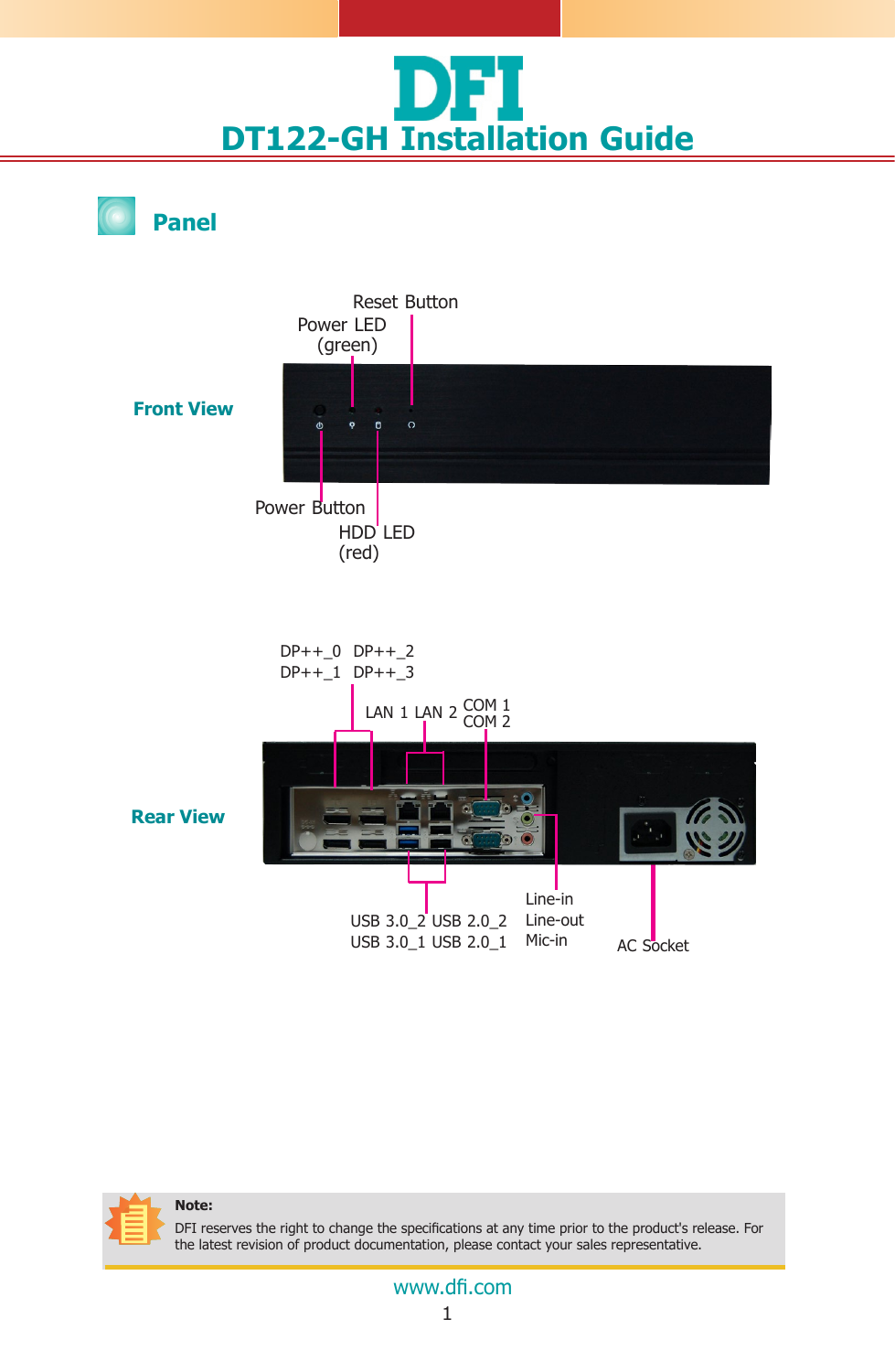# **Removing the Chassis Cover**

- 1. Make sure the system and all other peripheral devices connected to it have been powered-off.
- 2. Disconnect all power cords and cables.<br>  $\frac{1}{2}$  The 4 mounting screws on the left as
- The 4 mounting screws on the left and right sides of the system are used to secure the cover to the chassis. Remove these screws and put them in a safe place for later use.





The system can accommodate two DDR4 memory modules (dual channel).

> SO\_DIMM1<br>(closer to the center of the board) SO\_DIMM2





The onboard M.2 Type 2280 connector (M Key) supports PCIe NVMe modules up to PCIe Gen 3.0 x4 bandwidth.



## The system can accommodate one 3.5" HDD or two HDDs. 1. To install a 2.5" HDD, use the 2.5" HDD bracket as shown on the right. **Installing a 2.5" or 3.5" SATA Drive Installing a 2.5" SATA Drive** Mounting Screws SATA Drive HDD Bracket Mounting Screw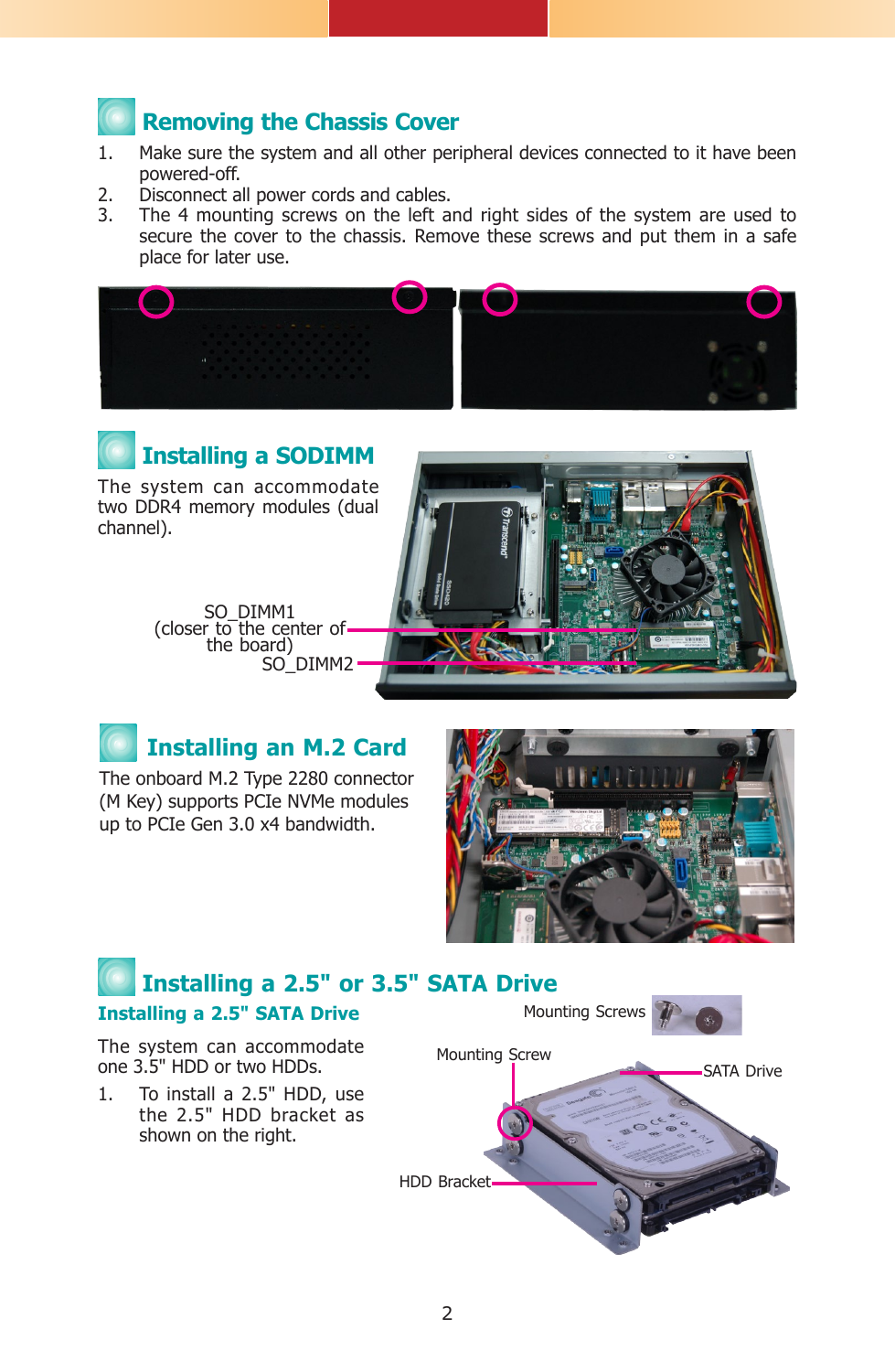2. Place the HDD bracket with the installed SATA drives back in the chassis and use the provided mounting screws to attach the HDD bracket to the drive bay.



#### **Installing a 3.5" SATA Drive**

To install a 3.5" HDD, please directly mount the HDD on the drive bay as shown on the right.

1. Insert spacers into the anti-shock bumpers of the HDD bracket. You will find the spacers in the HDD drive bay kit.



2. Align the mounting holes on the SATA drive with the mounting holes on the drive bay, and then use the provided mounting screws to install the SATA drive on the drive bay.

Mounting Screws



3. Place the drive bay back in the chassis and install the drive bay with 4 mounting screws.